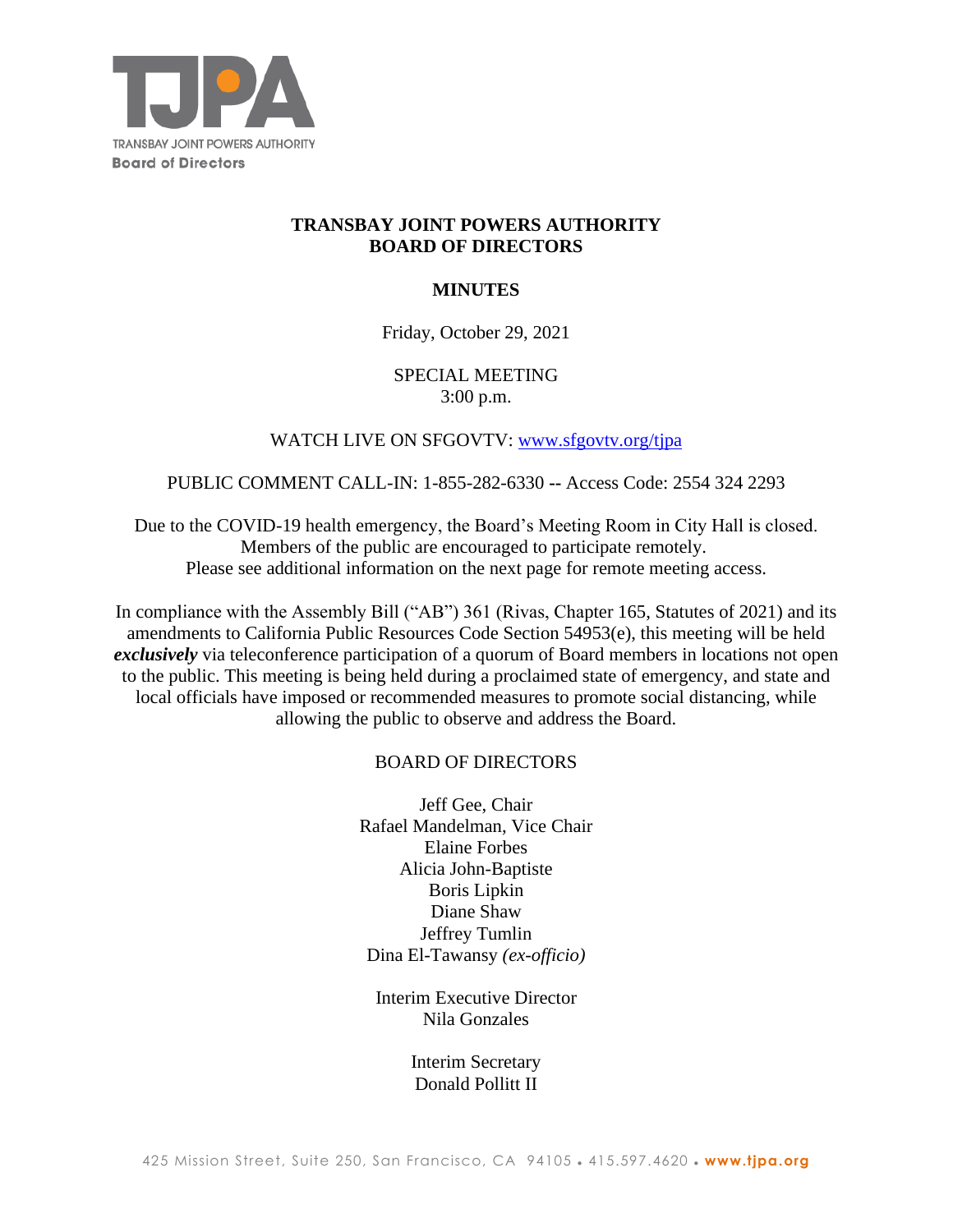### 3:00 – SPECIAL MEETING

#### ORDER OF BUSINESS

1. Call to Order

Chair Gee called the meeting to order at 3:04 p.m.

2. Roll Call

Interim Secretary Pollitt announced that Director El-Tawansy would not be in attendance.

Present: Elaine Forbes

 Alicia John-Baptiste Boris Lipkin Diane Shaw Jeffrey Tumlin Rafael Mandelman *(arrived during Item 3)* Jeff Gee

Absent: Dina El-Tawansy

3. Public Comment

Members of the public may address the Authority on matters that are within the Authority's jurisdiction and are not on today's calendar.

None.

THE FOLLOWING MATTERS BEFORE THE TRANSBAY JOINT POWERS AUTHORITY ARE RECOMMENDED FOR ACTION AS STATED BY THE INTERIM EXECUTIVE DIRECTOR OR THE CHAIR.

### RECESS SPECIAL MEETING AND CONVENE CLOSED SESSION

The was no member of the public who indicated that they would like to comment on the items scheduled for discussion in closed session.

### CLOSED SESSION

### 4. Call to Order

Chair Gee called the Closed Session to order at 3:08 p.m.

5. Roll Call